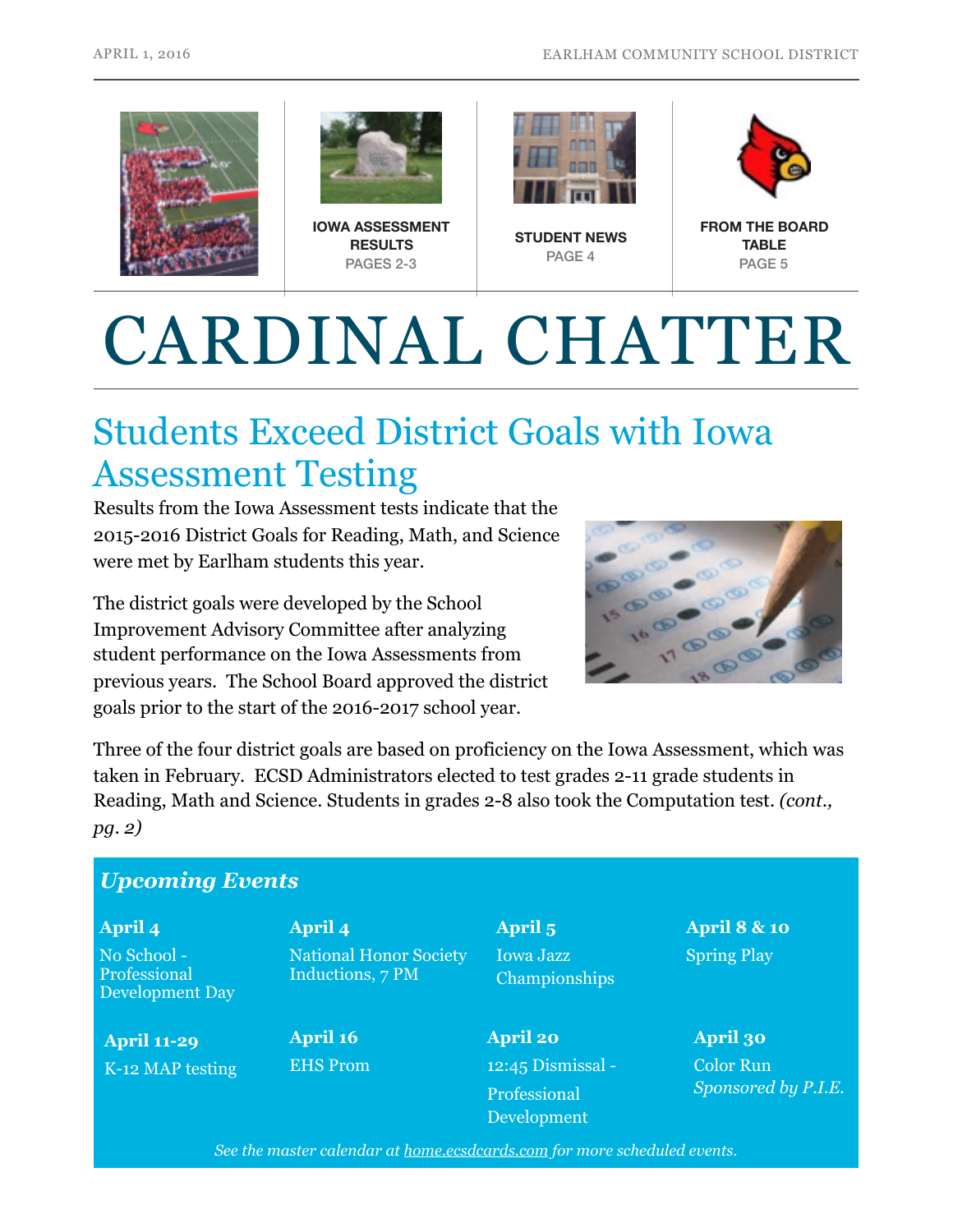The district reading goal was for 83% of grades 3-11 students to show proficiency on the Iowa Assessment, and 86% of students were proficient this year. In 2014-2015, 82% of students in grades 3-11 were proficient.

"We have focused on literacy professional development in the elementary and secondary buildings, so it is great to see this work resulting in raised student achievement," stated Kristin Sheffield, Curriculum Director.

The district math goal was set at 87% of grades 3-11 students showing proficiency on the Iowa Assessment, and 87% of students were proficient. In 2014-2015, 84% of students in grades 3-11 were proficient.

"We are happy with the achievement shown by our students on these assessments," stated Elementary Principal Jason Hammen, "but we also are not going to sit back and rest. Our teachers are continuing to focus on individual student growth."

Secondary Principal Jennifer Knight commented, "It's great to see all of the awesome daily work our administrators, teachers and students are doing reflected in these test results."

In science, 87% of students were proficient on the Iowa Assessment this year, which exceeds the district goal of 85% of students in grades 3-11 student proficient. In 2014-2015, 85% of students in grades 3-11 were proficient.

"When we look at this data in conjunction with other measures of student ability, we are able to get a picture of what our students know and are able to do, as well as identify areas for continued improvement," Superintendent Michael Wright explained.

The graphs on the following page illustrate the number of students at each grade level who fall into the advanced proficient, proficient, and below proficient percentile rankings on the Reading, Math and Science tests.



First graders practice money skills.



Fourth graders engage in discussion.



Freshmen collaborate during Spanish.



High school students create in Art.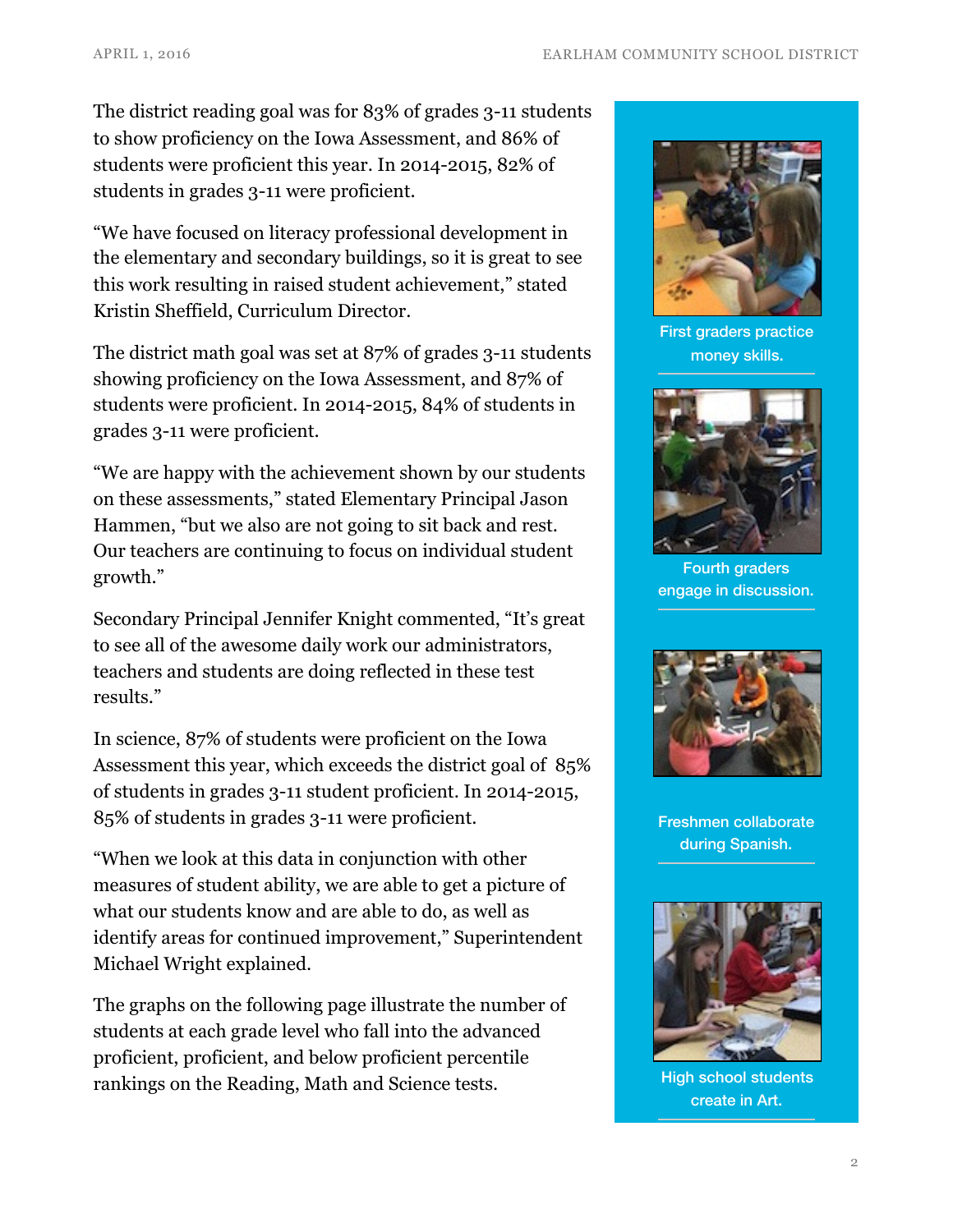#### **Interpreting Iowa Assessment Results**

Proficiency on the Iowa Assessment is determined by the student's "standard score," a number that describes a student's location on an achievement continuum or scale, based on the time of year the Iowa Assessment is given.

Detailed charts provided by Iowa Testing Programs, the company who produces and scores the Iowa Assessment, are available online, and map out the cut points for the three proficiency levels: Non-Proficient, Proficient and Advanced.

Percentile ranking and grade equivalents for each student are also provided in Iowa Assessment reports. These two methods are a way to rank or compare students to other students.

A student's percentile rank indicates his or her relative position in a group of students who are in the same grade and who were tested at the same time of year (fall, midyear, or spring).

Grade Equivalents are provided only for grades 1-8. The company looks at range of percentile rankings, then determines an average student's performance in that grade level as a point of comparison.

Individual student reports were sent to home with students in March.





lowa Assessment Math Results: Three-Levels of Proficiency





lowa Assessment Science Results: Three-Levels of Proficiency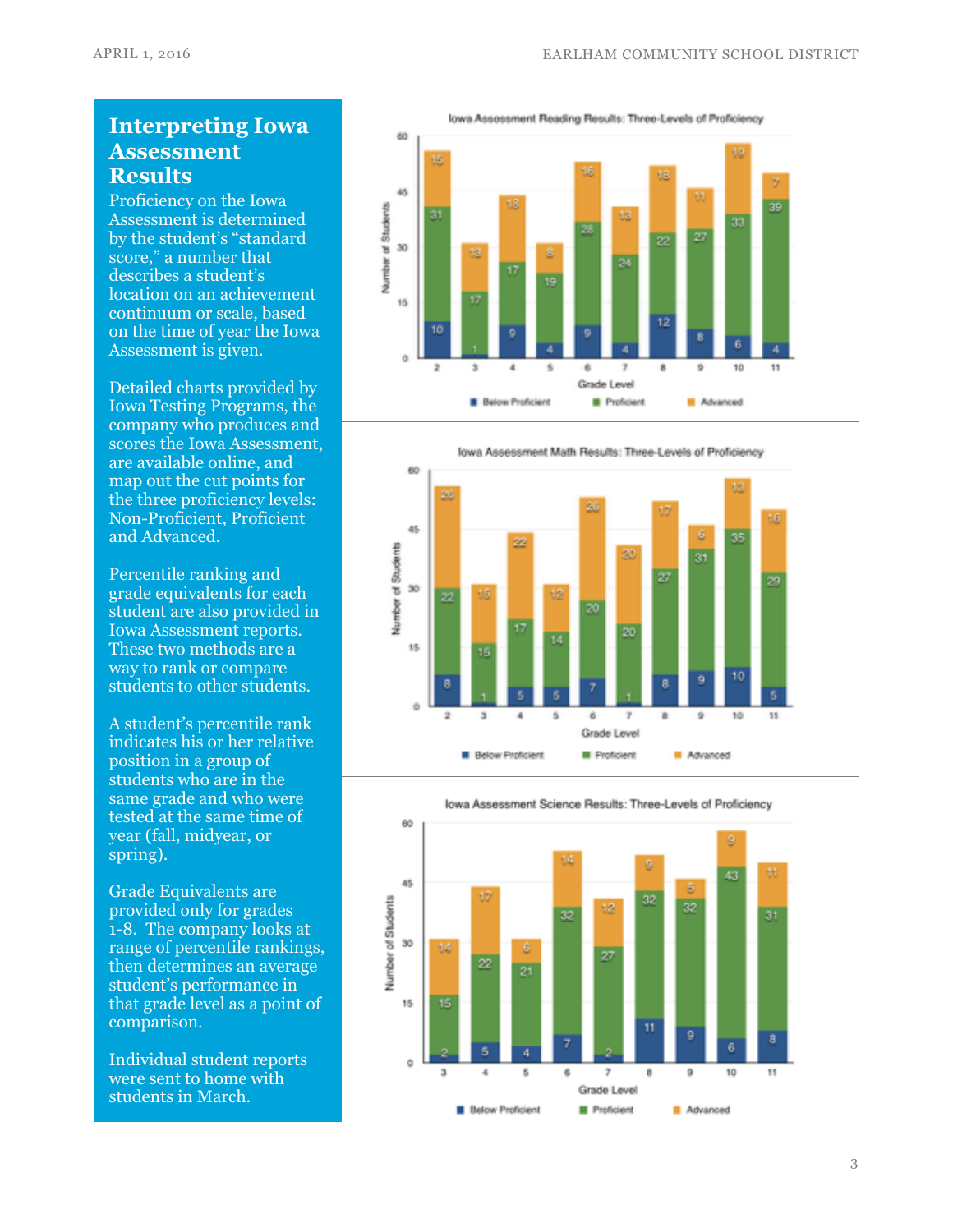#### Earlham Drama Presents Spring Play

What happens when a public relations agent leaves a high profile career in London for retirement in a village located in the English countryside? Murder, mayhem and merriment ensue as Aggie tries to prove her innocence in this modern murder mystery.



Come join us as the students of Earlham High School present: "Agatha Raisin and the Quiche of Death" by M.C. Beaton. Shows will be Friday April 8th at 7 p.m. and Sunday April 10th at 2 p.m. Admission is \$8.00 for adults and \$5.00 for students K-12.

#### Students Compete in WCAC Academic Bowl

On March 8, three teams of students represented Earlham at the West Central Activities Conference Academic Bowl in Ogden. Fifteen teams competed, representing eight conference schools.

Stephen Woolcott, Grant Becker, Tate Rasmussen and Garret Taylor tied for 2nd in points, but finished 4th in the bracket. Bethany Connon, Maggie Luong, Alexis Huls, and Aly Dyer finished in 9th place, and Sara Balch, Cassie Bond, Sophia Balch, and Parker Kliegl finished in 14th place.

René Nuss and Melinda Connon advised the Earlham bowl teams, and all the students plan to compete in next year's Academic Bowl, with the goal of improving their final standings.

# Eleven Students Inducted Into National Honor Society<br>
On Monday, April 4th at 7:00 PM, the Earlham National Honor Society will host their



annual induction ceremony in the school auditorium. This year, the NHS will induct eleven new members and honor their fifteen outgoing seniors. Those inducted were selected based on their high achievements in service, leadership, character, and scholarship.

The following students have been selected for induction this year: Grant Becker, Stephen Woolcott, Garret Taylor, Paxton Groves, Kristen Allison, Madison Young, Maddy Kinnick, Joey Harkins, Nathaniel Logemann, Jim Knight, and Tate Rasmussen.

The induction ceremony is open to the public and will feature key note speaker Dion Braet.

# Preschool & Kindergarten Registration Open

Do you have a child who will be age 4 or age 5 by September 15, 2016?

Were you unable to attend the Preschool or Kindergarten Registration meeting?

If you answered yes to both this questions, please contact the District Office register your child for Preschool or Kindergarten for the 2016-2017 school year.